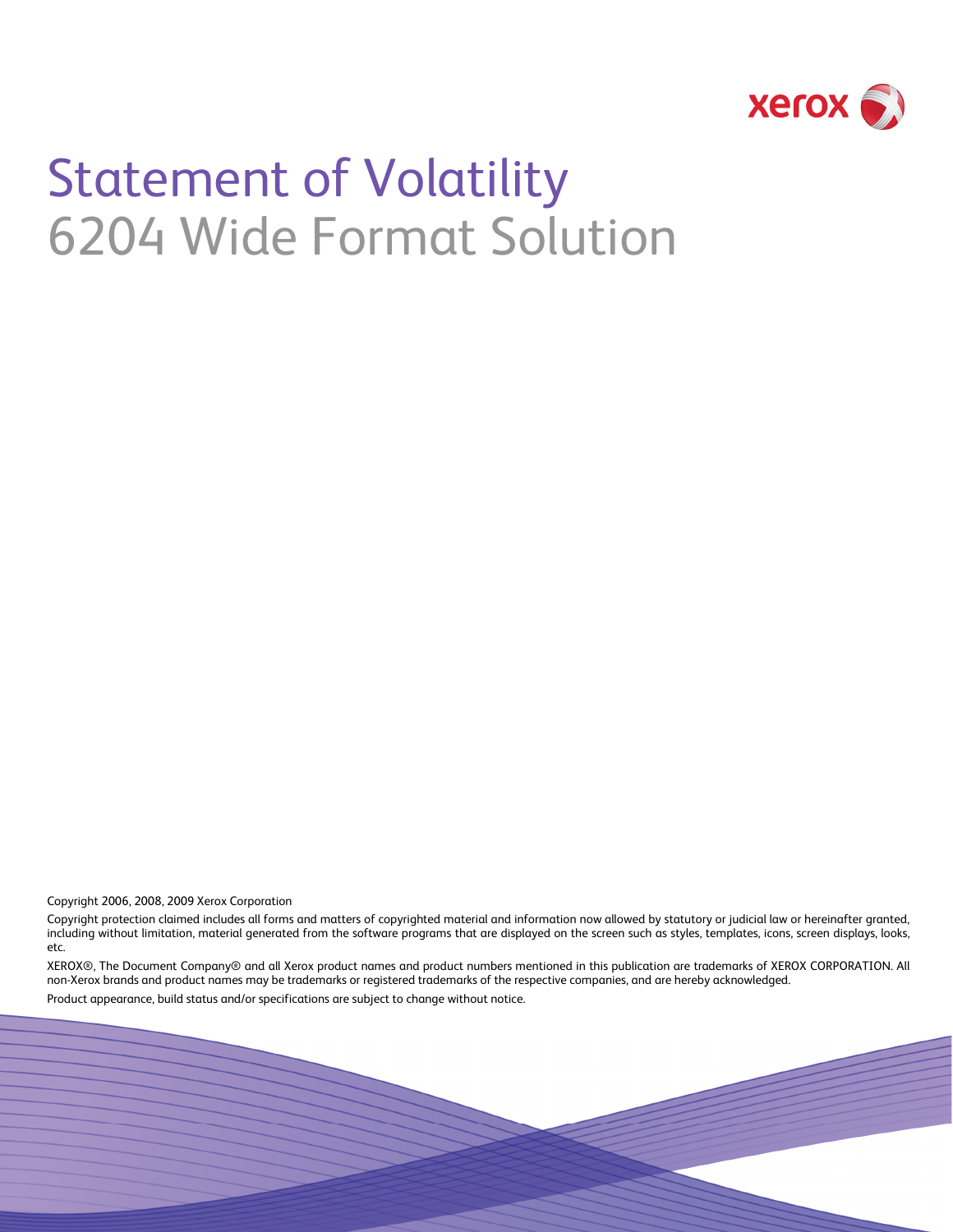# Statement of Volatility 6204 Wide Format Solution

# **Notice**

This document describes the locations, capacities and contents of volatile and non-volatile memory devices within the 6204 Wide Format Solution.

The context of the information in this document is that normal means of access or data extraction are being attempted in order to reproduce, read, or extract stored or latent data. This does not include attempts to reproduce, read or extract data or reverse engineer storage methods by individuals or organizations with advanced skills or through the use of extraordinary resources and measures or specialty equipment not normally available in the industry or to the public.

The content of this document is provided for information purposes only. Performance of the products referenced herein is exclusively subject to the applicable Xerox Corporation terms and conditions of sale and/or lease. Nothing stated in this document constitutes the establishment of any additional agreement or binding obligations between Xerox Corporation and any third party.

This evaluation and summary was certified by:

| Signature               | Iany Kornat                     |
|-------------------------|---------------------------------|
| <b>Printed Name</b>     | Larry Kovnat                    |
| Job Title               | <b>Product Security Manager</b> |
| <b>Job Function</b>     | <b>Product Security Manager</b> |
| <b>Preparation Date</b> | November 4, 2010                |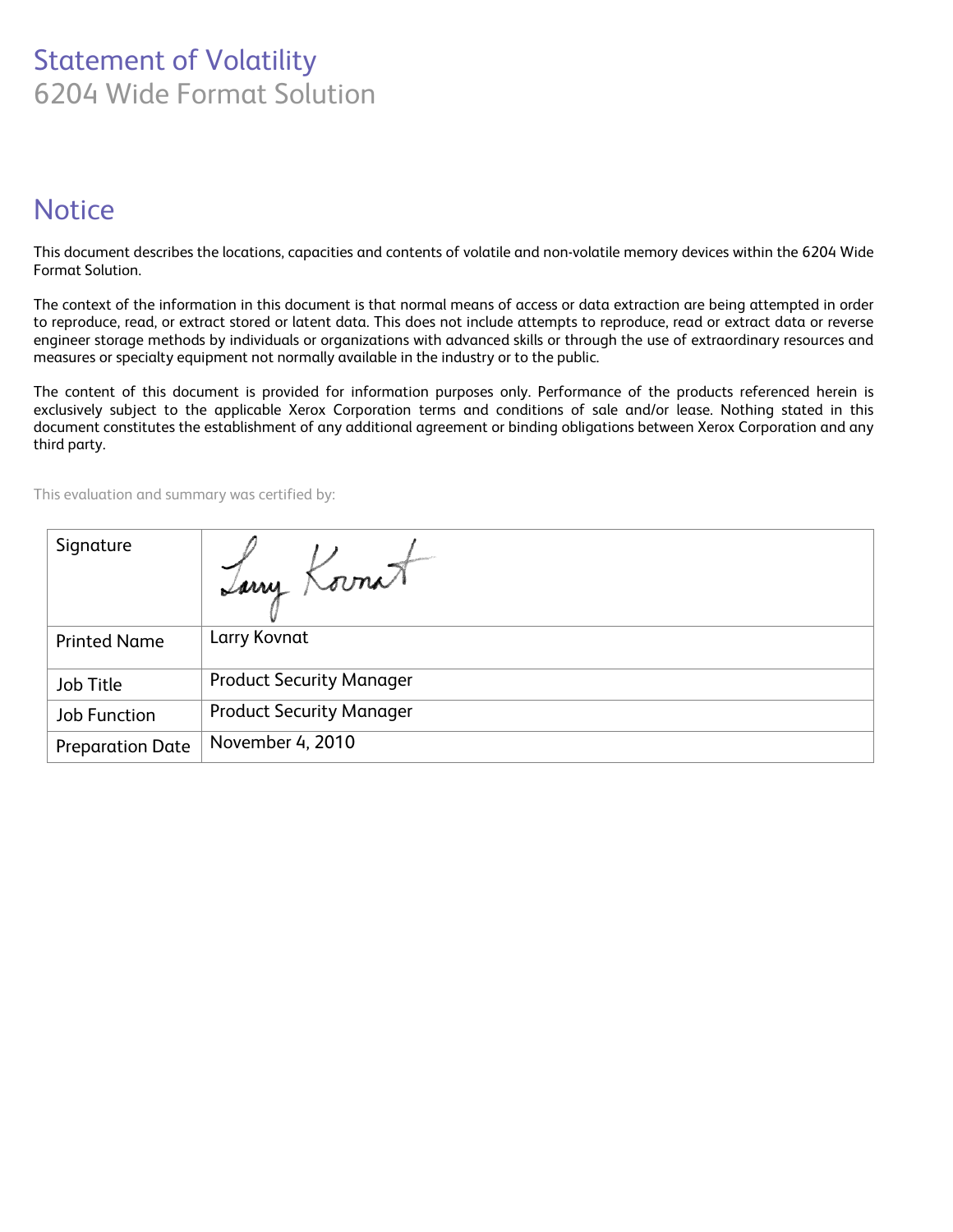## Statement of Volatility 6204 Wide Format Solution

#### **Introduction**

The 6204 Wide Format Solution is used to perform the following tasks:

Printing

Copying

Scanning

This document describes the amounts and types of memory contained in the device in an easy to read tabular format. To allow security issues to be addressed as needed, specific commentary has been included about job data and where Personally Identifiable Information (PII) can be found in the system.

The information contained in this document has been verified at the time the product is released for sale. Manufacturing process changes may require that memory amounts are increased but, the purpose or contents of the memory should not change.

#### **General Memory Information**

#### **Volatile Memory**

All volatile memory listed is cleared after power is removed (decay occurs generally within 20 seconds at room temperature).

All volatile memory listed is required for normal system operation and during service and diagnostic procedures.

Removal of any volatile memory will void the warranty.

#### **Non-Volatile Memory**

All non-volatile memory listed is required for normal system operation and during service and diagnostic procedures.

Removal of any non-volatile memory will void the warranty.

None of the non-volatile memory in the system can be accessed by accidental keystrokes.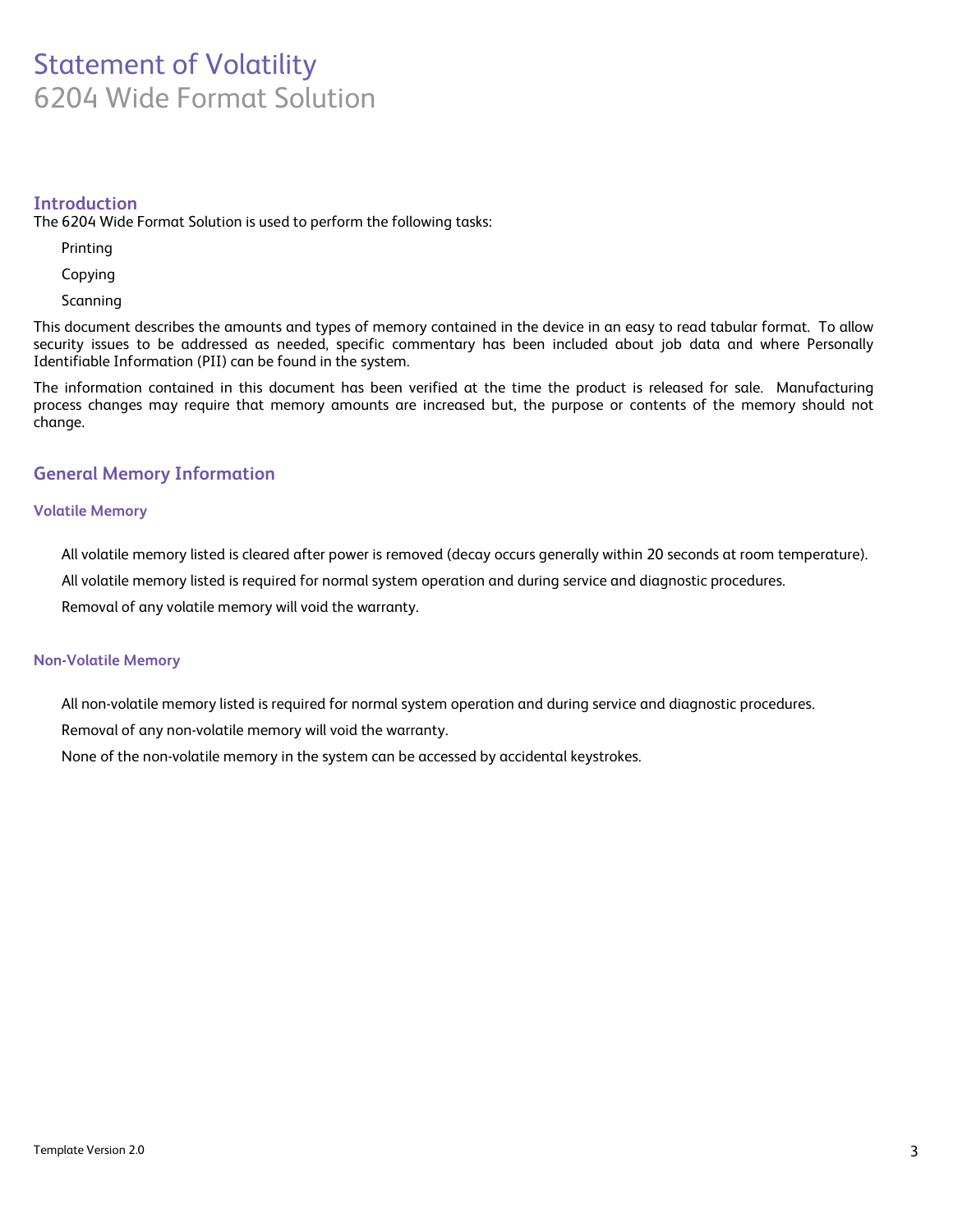## **Device Module Descriptions**

### **Signature Block**

This evaluation and summary was completed by:

| Signature               | your M Sille                     |
|-------------------------|----------------------------------|
| <b>Printed Name</b>     | Jim Gotta                        |
| Job Title               | <b>Technical Program Manager</b> |
| Job Function            | <b>Engineering Manager</b>       |
| <b>Preparation Date</b> | November 4, 2010                 |

The data tables below detail the information regarding the volatile and non-volatile memory contained in the 6204 Wide Format Solution.

| <b>Volatile Memory Description</b> |               |                          |                                                  |                          |
|------------------------------------|---------------|--------------------------|--------------------------------------------------|--------------------------|
| Type (SRAM, DRAM, etc)             | <b>Size</b>   | User Modifiable<br>(Y/N) | <b>Function or Use</b>                           | <b>Process to Clear:</b> |
| <b>SRAM</b>                        | 256 KB        | N                        | Executable code, Printer control data<br>[IOT]   | Power Off System         |
| <b>SRAM</b>                        | 768 B         | N                        | Image processing [IOT]                           | Power Off System         |
| <b>SDRAM</b>                       | 1 MB          | N                        | Executable code, Scanner control<br>data [IIT]   | Power Off System         |
| <b>DDR SDRAM</b>                   | <b>128 MB</b> | N                        | Image processing [IIT]                           | Power Off System         |
| <b>DDR SDRAM</b>                   | 2 GB          | N                        | Executable code, Video display, job<br>data [PS] | Power Off System         |
| <b>Additional Information:</b>     |               |                          |                                                  |                          |

| <b>Non-Volatile Memory Description</b> |             |                                 |                                                     |                          |
|----------------------------------------|-------------|---------------------------------|-----------------------------------------------------|--------------------------|
| Type (Flash, EEPROM, etc)              | <b>Size</b> | <b>User Modifiable</b><br>(Y/N) | <b>Function or Use</b>                              | <b>Process to Clear:</b> |
| Flash                                  | 1 MB        | via Diagnostics                 | Firmware [IOT]                                      | Diagnostic               |
| Flash                                  | 4 MB        | N                               | Test patterns [IOT]                                 | None                     |
| <b>EEPROM</b>                          | <b>8 KB</b> | via Diagnostics                 | Control set points, configuration<br>settings [IOT] | Diagnostic               |
| Flash                                  | 1 MB        | via Diagnostics                 | Firmware, configuration settings [IIT]              | Diagnostic               |
| <b>EEPROM</b>                          | 512 B       | via Diagnostics                 | Configuration settings [IIT]                        | Diagnostic               |
| <b>Additional Information:</b>         |             |                                 |                                                     |                          |

All memory listed above contains code for execution and configuration information. No user or job data is stored in these locations.